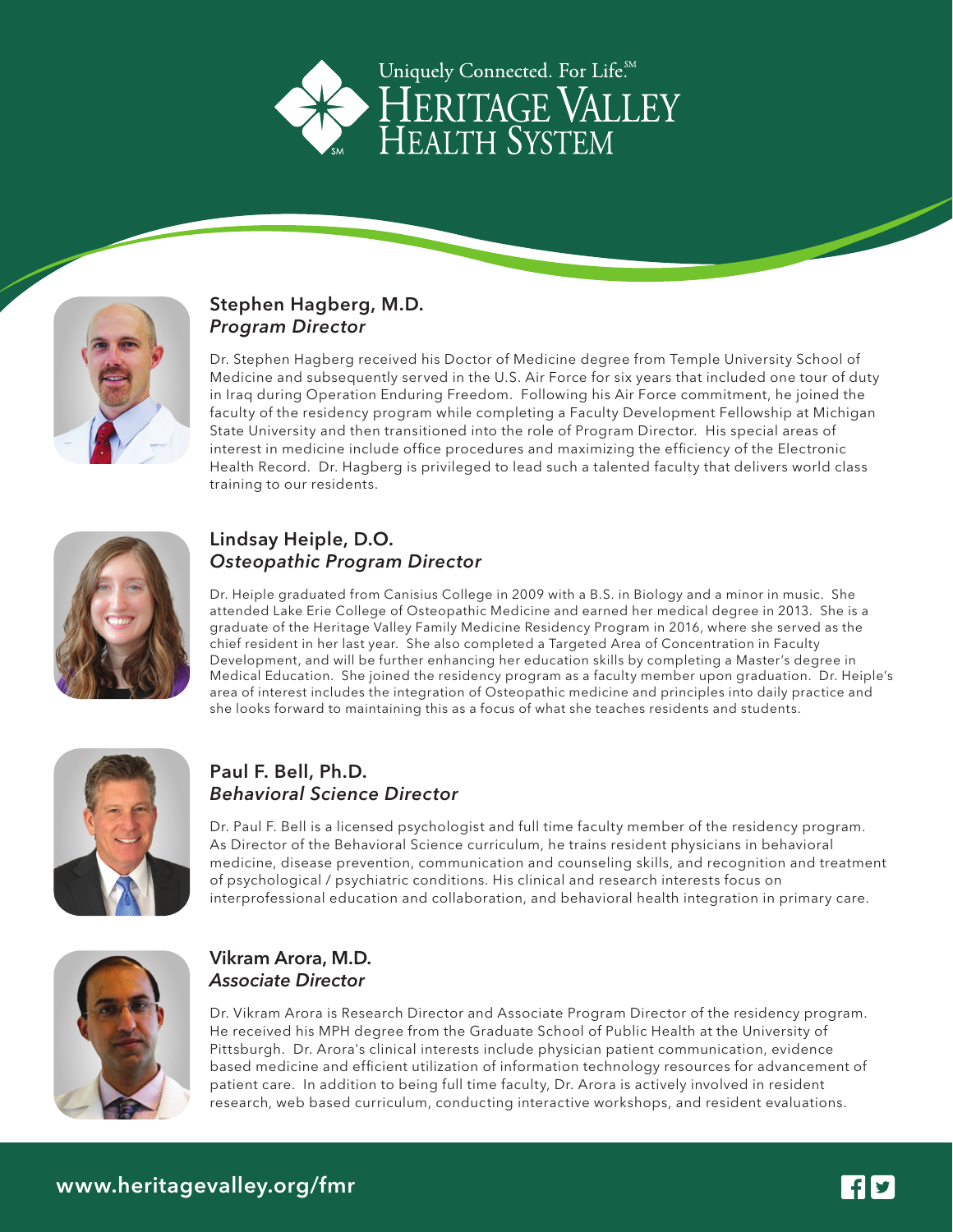



#### Jonathan McKrell, M.D. The faculty of the faculty of the faculty of the faculty of the faculty of the faculty of the faculty of the faculty of the faculty of the faculty of the faculty of the faculty of the faculty of the Associate Director where  $\mathcal{S}$  are was highered Flight of Surgical Services and a certified Flight of Surgical Services and a certified Flight of Surgical Services and a certified Flight of Surgical Services and a certi Johaman McNiell, M.D. Pennsylvania Hospital. He joined the residence faculty aftern Pennsylvania Hospital. He j

Kevin Dumpe, M.D.

Dr. Jonathan McKrell is a graduate of the University of Pennsylvania and the University of Pittsburgh School of Medicine. He brings a wealth of knowledge and experience to the residency program and directed a sports medicine fellowship program prior to returning to his roots in Western Pennsylvania and joining Heritage Valley. Among his many contributions to the residency program is establishing a sports medicine curriculum and specialty training track. Dr. Jonathan McKrell is a graduate of the University of Pennsylvania and the University of



## Quynh Chu, M.D. Associate Director

Dr. Chu finished her residency training at The Institute for Family Health, Mid-Hudson Family Medicine Residency Program in New York. After residency, she joined UPMC St. Margaret Faculty Development Fellowship Program. Through her fellowship training, she practiced as a junior faculty in various clinical settings. Her area of clinical interest is medication-assisted treatment (MAT) for opioid use disorder. She has witnessed the rewarding impact of MAT on her patients and their families, and looks forward to transfer her clinical experience to future medical students and residents. In her free time, she loves creative writing. She also enjoys outdoor activities and quality time with her family.



## Robert Deacon, M.D. Pediatrics Director

Dr. Robert Deacon graduated from Brown University and the Medical College of Pennsylvania. He and his 12 partners comprise Heritage Valley Pediatric Associates and provide the full range of pediatric medical training in hospital and outpatient settings to the family medicine residents. Heritage Valley Pediatric Associates, one of the largest pediatric practices in Pennsylvania, has been affiliated with the family medicine residency program since its inception in 1979.



# Kevin Dumpe, M.D. OB/GYN Director

Dr. Kevin Dumpe is a board certified Obstetrician / Gynecologist and is the longest tenured member of the faculty. He graduated from Allegheny College and Hahnemann Medical College and served as Chief Resident at Pittsburgh's Western Pennsylvania Hospital. He joined the residency faculty after serving in the U.S. Air Force where he was his hospital's Chief of Surgical Services and a certified Flight Surgeon. He has served as the Director of OB/GYN Training since 1990. Office gynecologic and prenatal care as well as delivering babies has traditionally been an important component of Family Medicine. Although the majority of our graduates ultimately do not exercise the option of doing obstetrics, this training also prepares them to deliver solid primary care medicine to women throughout the stages of their lives.